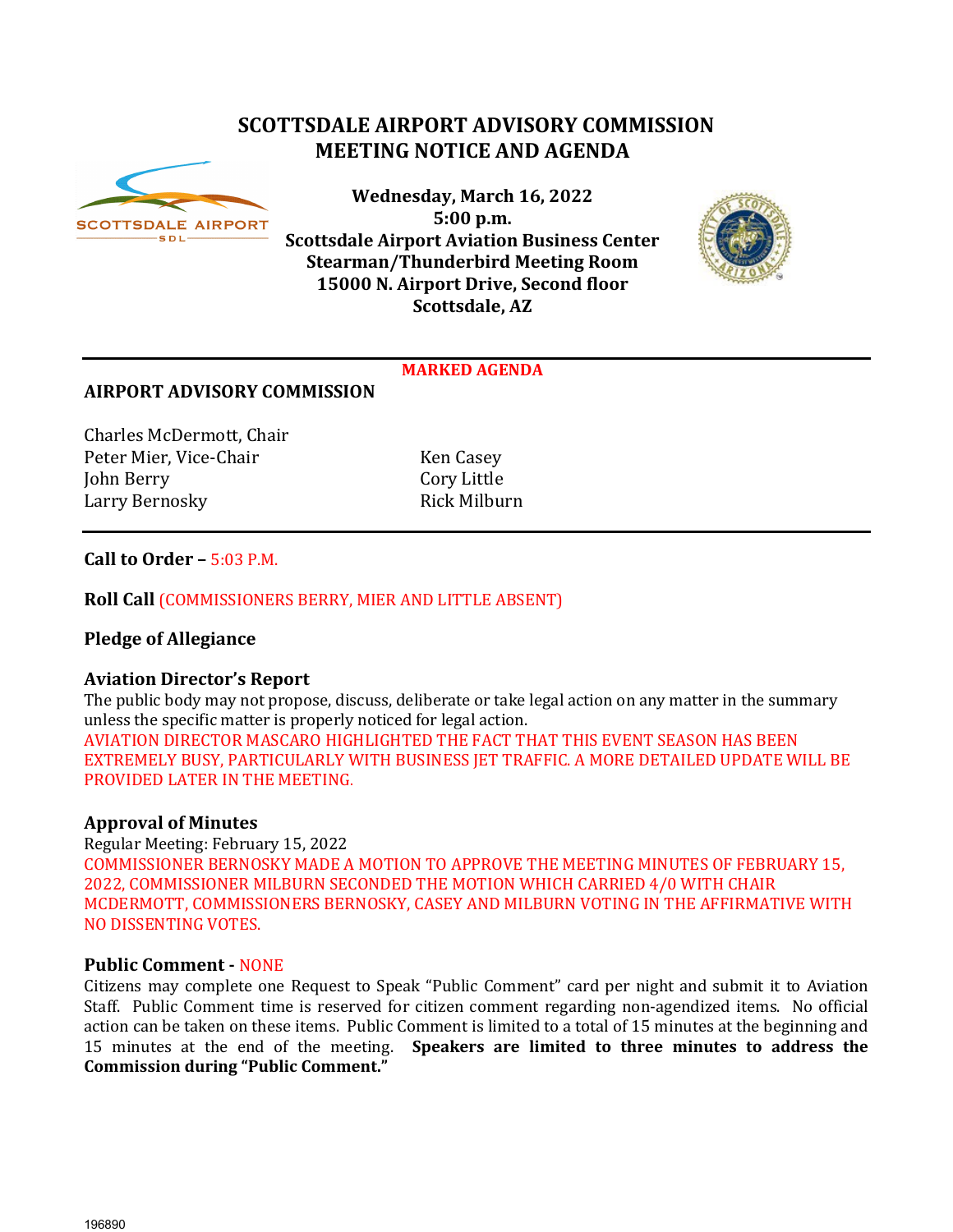Persons with a disability may request a reasonable accommodation by contacting Airport Administration (480-312-2321). Requests should be made 24 hours in advance or as early as possible to allow time to arrange accommodation. For TTY Users, the Arizona Relay Service (1-800-367-8939) may contact the Aviation Department (480-312-2321).

# **REGULAR AGENDA ITEMS 1-10**

**How the Regular Agenda Works:** The Commission takes a separate action on each item on the Regular Agenda. If you wish to address the Commission regarding any or all of the items on the Regular Agenda, please complete a Comment Card for each topic you wish to address and submit it to Aviation Staff. Speakers will be given three minutes to speak per item. Additional time may be granted to speakers representing two or more persons. Cards for designated speakers and the persons they represent must be submitted together. **Comment cards must be submitted before public testimony has begun on any Regular Agenda or Public Hearing item**.

- 1. Discussion and Possible Action regarding application for Airport Aeronautical Business Permit for M&N Equipment, LLC dba M&N Aviation to conduct aircraft charter/management services at the Scottsdale Airport. Staff contact: Carmen Williams, Aviation Finance & Administration Manager, 480-312-8475, [cawilliams@scottsdaleaz.gov](mailto:cawilliams@scottsdaleaz.gov) COMMISSIONER CASEY MADE A MOTION TO APPROVE THE APPLICATION AIRPORT AERONAUTICAL BUSINESS PERMIT FOR M&N EQUIPMENT, LLC DBA M&N AVIATION TO CONDUCT AIRCRAFT CHARTER/MANAGEMENT SERVICES AT SCOTTSDALE AIRPORT. COMMISSIONER BERNOSKY SECONDED THE MOTION WHICH CARRIED 4/0 WITH CHAIR MCDERMOTT, COMMISSIONERS BERNOSKY, CASEY AND MILBURN VOTING IN THE AFFIRMATIVE WITH NO DISSENTING VOTES.
- 2. Discussion and Possible Action to Recommend to City Council Adoption of Resolution No. 12425 authorizing the acceptance of an airport improvement grant from the Arizona Department of Transportation, Aeronautics Group in the amount of \$728,090 and; Authorizing a FY 2021/22 Aviation Future Grant Contingency Budget Appropriation transfer totaling \$728,090 to a newly created capital improvement project to be titled "Perimeter Service Road Rehabilitation" for the design and construction of airport perimeter road improvements. Staff contact: Chris Read, Assistant Aviation Director-Operations, 480-312-2674[, cread@scottsdaleaz.gov](mailto:cread@scottsdaleaz.gov)  COMMISSIONER MILBURN MADE A MOTION TO RECOMMEND TO CITY COUNCIL THE ADOPTION OF

RESOLUTION 12425 AUTHORIZING THE ACCEPTANCE OF AN AIRPORT IMPROVEMENT GRANT FROM THE ARIZONA DEPARTMENT OF TRANSPORTATION, AERONAUTICS GROUP. COMMISSIONER BERNOSKY SECONDED THE MOTION WHICH CARRIED 4/0 WITH CHAIR MCDERMOTT, COMMISSIONERS BERNOSKY, CASEY AND MILBURN VOTING IN THE AFFIRMATIVE WITH NO DISSENTING VOTES.

- 3. Discussion and possible action to modify the Airport Advisory Commission By-laws to request applicant to attend meeting for ratification of Aeronautical Business Permit. Staff contact: Gary Mascaro, Aviation Director, 480-312-7735, gmascaro@scottsdaleaz.gov COMMISSIONER BERNOSKY MADE A MOTION TO MODIFY THE AIRPORT ADVISORY COMMISSION BY-LAWS TO REQUEST APPLICANT TO ATTEND MEETING FOR RATIFICATION, COMMISSIONER CASEY SECONDED THE MOTION WHICH CARRIED 4/0 WITH CHAIR MCDERMOTT, COMMISSIONERS BERNOSKY, CASEY AND MILBURN VOTING IN THE AFFIRMATIVE WITH NO DISSENTING VOTES.
- 4. Discussion and input regarding Monthly Operations Report.